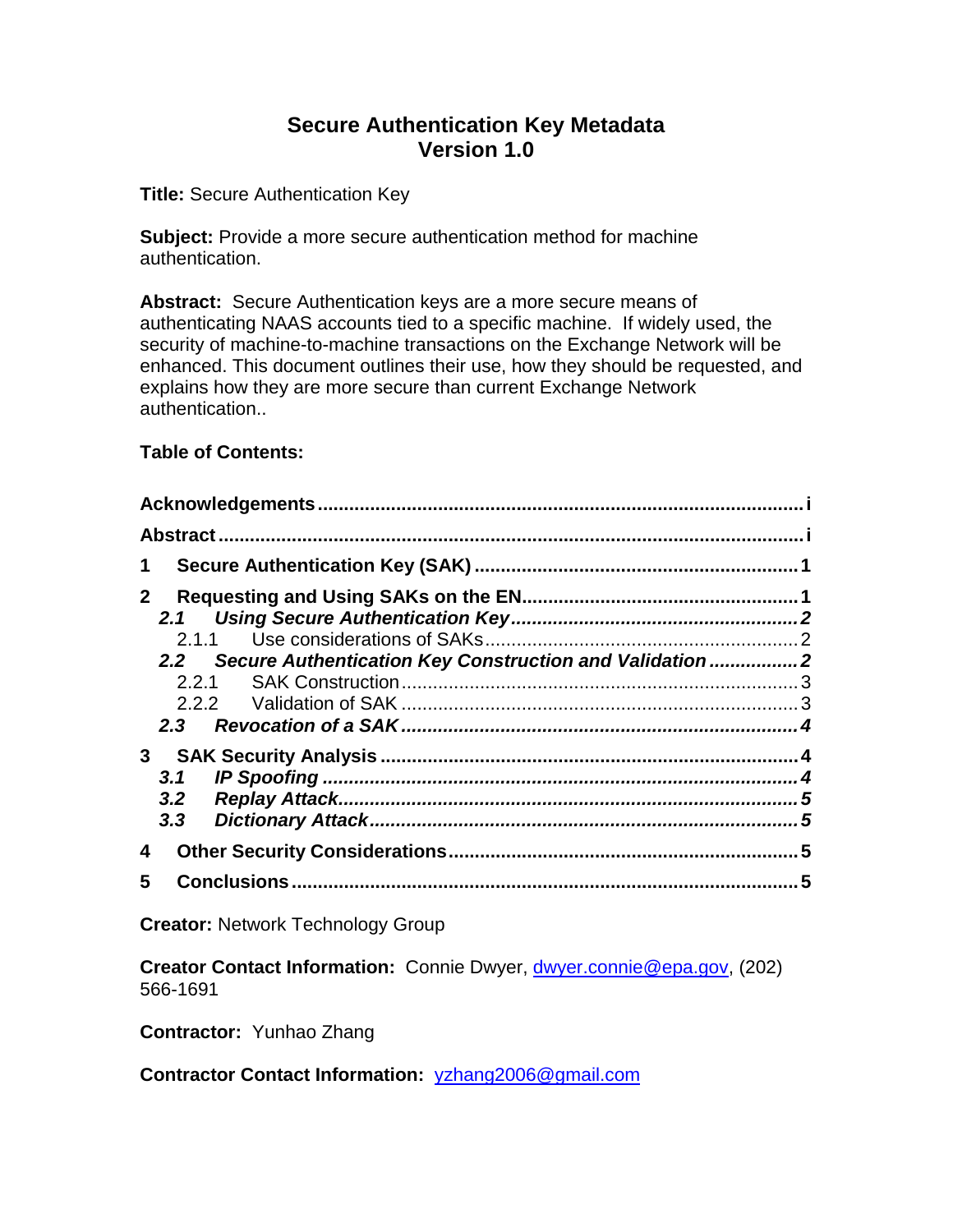### **Contributors:**

| <b>Participant</b>  | <b>Affiliation</b>                                                 |
|---------------------|--------------------------------------------------------------------|
| Connie Dwyer        | EPA Office of Environmental Information                            |
| Joe Wilson          | Office of Water                                                    |
| Chuck Freeman       | EPA Office of Environmental Information                            |
| <b>Nick Mangus</b>  | EPA Office of Air                                                  |
| Chris Clark         | EPA Office of Environmental Information                            |
| Nathan Wilkes       | EPA Office of Environmental Information                            |
| <b>Scott Totten</b> | Missouri Department of Natural Resources                           |
| Tom Aten            | <b>Wisconsin Department of Natural Resources</b>                   |
| Dennis Burling      | Nebraska Department of Environmental Quality                       |
| Dennis Murphy       | Delaware Department of Natural Resources and Environmental Control |
| Randy Moody         | North Carolina Department of Environment and Natural Resources     |
| Glen Carr           | Oregon Department of Environmental Quality                         |
| Yunhao Zhang        |                                                                    |
| Joe Carioti         | <b>CSC</b>                                                         |
| Steve Abercrombie   | Ross & Associates Environmental Consulting, Ltd.                   |
| Matt Markoff        | Ross & Associates Environmental Consulting, Ltd.                   |

**Initiator:** Network Technology Group

**Version:** 1.0

**Version History:** N/A

**Revision Date:** April 6, 2006

**Commission Date:** January 2006

### **Relationships to Other Products:**

"Environmental Information Exchange Network Node Administrators Guide to Network Security", March 17, 2004 – Document could be upgraded to include information about SAKs

"Network Security Guidelines and Recommendations" April 16, 2003, [http://exchangenetwork.net/node/dev\\_toolbox/security\\_guidelines\\_041603.pdf](http://exchangenetwork.net/node/dev_toolbox/security_guidelines_041603.pdf) - Document could be upgraded to include information about SAKs